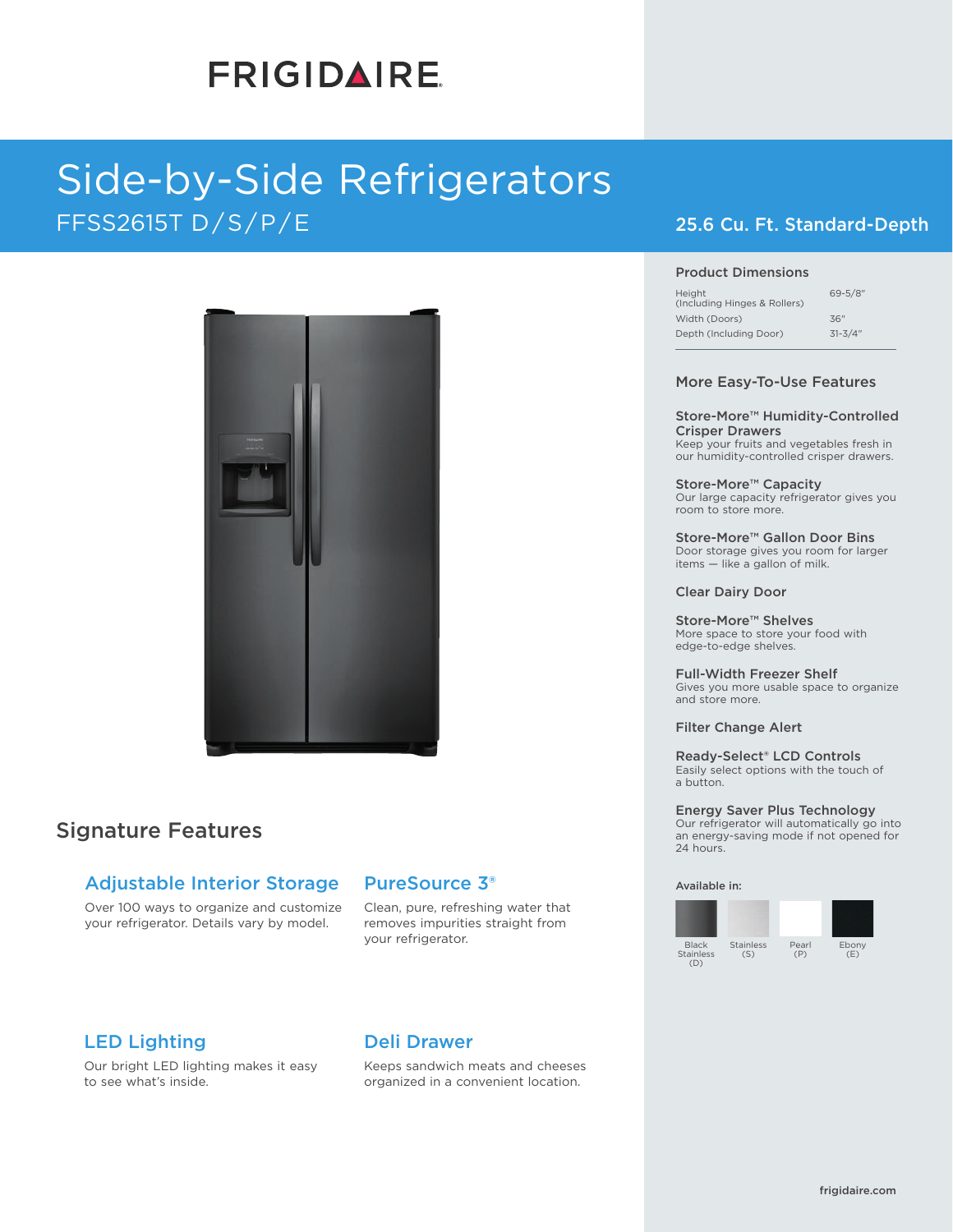## **FRIGIDAIRE**

## Side-by-Side Refrigerators

FFSS2615T D / S / P /E 25.6 Cu. Ft. Standard-Depth

| Features                                               |                           |                                                                                                                                          |
|--------------------------------------------------------|---------------------------|------------------------------------------------------------------------------------------------------------------------------------------|
| Door Design                                            | UltraSoft™                |                                                                                                                                          |
| Door Handle Design                                     | Color-Coordinated         |                                                                                                                                          |
| Cabinet Finish                                         | Color-Coordinated         |                                                                                                                                          |
| Door Stops/Door Closers                                | Yes/Yes                   |                                                                                                                                          |
| Door Hinge Covers                                      | Color-Coordinated         |                                                                                                                                          |
| Rollers - Front/Rear                                   | Yes/Yes                   |                                                                                                                                          |
| Energy Saver Plus Technology                           | Yes                       |                                                                                                                                          |
| Water Filter Location                                  | Top Right Rear            |                                                                                                                                          |
| Dispenser                                              |                           |                                                                                                                                          |
| Controls                                               | Ready-Select <sup>®</sup> |                                                                                                                                          |
| Dispenser Design                                       | Short, 2-Paddle           |                                                                                                                                          |
| Number of Dispenser Buttons                            | $\overline{4}$            |                                                                                                                                          |
| Crushed Ice/Cube Ice/Water                             | Yes/Yes/Yes               |                                                                                                                                          |
| Ice Option/Freeze Option                               |                           |                                                                                                                                          |
| Display On/Off Option                                  |                           |                                                                                                                                          |
| Lock/Light                                             | No/Yes                    |                                                                                                                                          |
| Temp/Door Ajar/Power Failure Alerts                    |                           |                                                                                                                                          |
| Water Filter Change Indicator Light                    | Yes                       |                                                                                                                                          |
|                                                        |                           |                                                                                                                                          |
| Air Filter Change Indicator Light                      |                           |                                                                                                                                          |
| <b>Refrigerator Features</b>                           |                           |                                                                                                                                          |
| Interior Lighting                                      | LED                       |                                                                                                                                          |
| Water Filter Type                                      | PureSource 3 <sup>®</sup> |                                                                                                                                          |
| Air Filter Type                                        |                           |                                                                                                                                          |
| <b>Fixed Shelves</b>                                   | 2 Flat Edge Glass         |                                                                                                                                          |
| Deli Drawer                                            | Yes                       |                                                                                                                                          |
| Wine/Can Rack                                          |                           |                                                                                                                                          |
| Upper Crisper/Lower Crisper                            | 1 Clear/1 Clear           |                                                                                                                                          |
| <b>Humidity Controls</b>                               |                           |                                                                                                                                          |
| Dairy Compartment                                      | 1 Clear                   |                                                                                                                                          |
| <b>Fixed Door Bins</b>                                 | 2 Two-Liter Clear         |                                                                                                                                          |
| Adjustable Door Bins                                   | 2 One-Gallon Clear        |                                                                                                                                          |
| Non-Slip Bin Liner / Bottle Retainers                  |                           |                                                                                                                                          |
| <b>Freezer Features</b>                                |                           |                                                                                                                                          |
| Door Bins/Tilt-Out Wire Door Bins                      | 4 White/No                | $B_{\infty}$                                                                                                                             |
| <b>Fixed Shelves</b>                                   | 1 Flip-Out/2 Wire         |                                                                                                                                          |
| <b>Full Extension Baskets</b>                          |                           |                                                                                                                                          |
| Full Freezer Baskets                                   | 1 Plastic                 |                                                                                                                                          |
| <b>Half Freezer Baskets</b>                            |                           |                                                                                                                                          |
| Ice Cream Shelf / Pizza Shelf                          |                           |                                                                                                                                          |
| SpaceSaver <sup>™</sup> Shelf                          |                           |                                                                                                                                          |
| Lighting                                               | LED                       |                                                                                                                                          |
| <b>Specifications</b>                                  |                           |                                                                                                                                          |
| Total Capacity (Cu. Ft.)                               | 25.6                      |                                                                                                                                          |
| Refrigerator Capacity (Cu. Ft.)                        | 16.5                      |                                                                                                                                          |
| Freezer Capacity (Cu. Ft.)                             | 9.1                       |                                                                                                                                          |
| Power Supply Connection Location                       | Right Bottom Rear         |                                                                                                                                          |
| Water Inlet Connection Location                        | Left Bottom Rear          |                                                                                                                                          |
| <b>Voltage Rating</b>                                  | 120V/60Hz                 |                                                                                                                                          |
| Connected Load (kW Rating)<br>@ 120 Volts <sup>1</sup> | 1.02                      | NOTE: For planning purposes only. Always consult local and national                                                                      |
| Amps @ 120 Volts                                       | 8.5                       | electric and plumbing codes. Refer to Product Installation Guide for<br>detailed installation instructions on the web at frigidaire.com. |
| Minimum Circuit Required (Amps)                        | 15                        |                                                                                                                                          |
| Shipping Weight (Approx.)                              | 300 Lbs.                  | <b>Product Dimensions</b>                                                                                                                |





| <b>Product Dimensions</b>         |               |
|-----------------------------------|---------------|
| A-Height (Incl. Hinges & Rollers) | $69 - 5/8$ "  |
| B-Cabinet Width/Door Width        | 35-5/8" / 36" |
| C-Depth (Incl. Door)              | $31 - 3/4"$   |
| Depth with Door Open 90°          | $49 - 1/2$ "  |

*1 For use on adequately wired 120V, dedicated circuit having 2-wire service with a separate ground wire. Appliance must be grounded for safe operation.*

*Accessories information available on the web at frigidaire.com*

USA • 10200 David Taylor Drive • Charlotte, NC 28262 • 1-800-FRIGIDAIRE • frigidaire.com CANADA • 5855 Terry Fox Way • Mississauga, ON L5V 3E4 • 1-800-265-8352 • frigidaire.ca